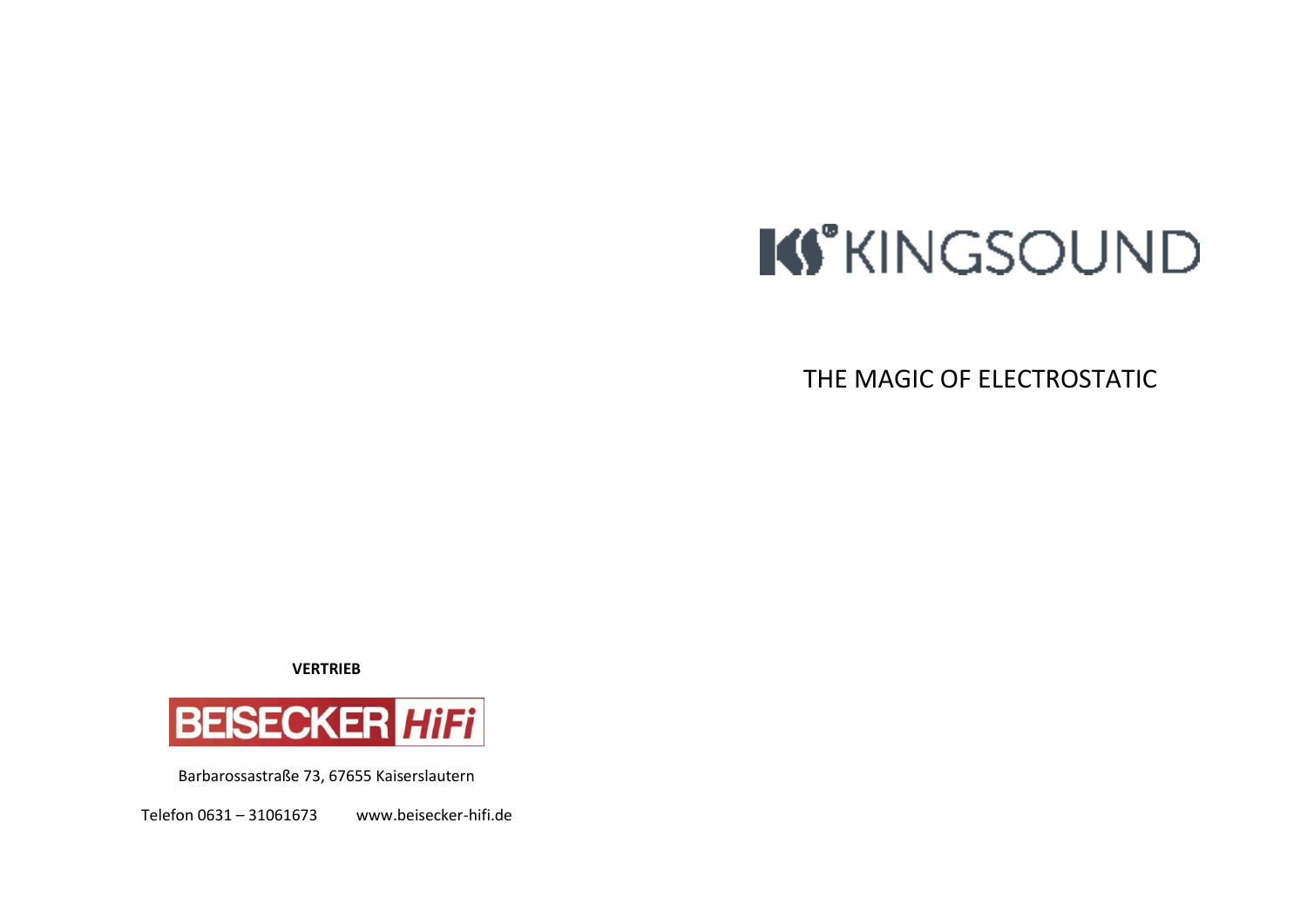## KS Headphone Amplifier M-20

## KS Electrostatic Headphones KS-H2





| <b>Frequency Response</b>  | $10Hz - 46kHz$      |
|----------------------------|---------------------|
| Electrostatic Capacity     | 140pF               |
| Impedence                  | 113kΩ (at 10 kHz)   |
| Sensitivity                | 109 dB (at 100vrms) |
| Maximum output sound level | 116dB               |
| Standard bias voltage      | 550Vdc              |
| Weight                     | $0.42$ kg           |
|                            |                     |

| <b>Frequency Response</b> | 10Hz - 20 kHz (40Vrms/output)     |
|---------------------------|-----------------------------------|
| Input Impedance           | 47kQ                              |
| Rated Input Level         | 150mV (100V Output)               |
| Max. Output Voltage       | 2x160Vrms                         |
| Gain                      | 58dB                              |
| Harmonic distortion       | $0.01\%$ (at 100Vrms/1kHz output) |
| Dimension (mm)            | 380(W) *155(H) * 115(D)           |
| Weight                    | 5.2kg                             |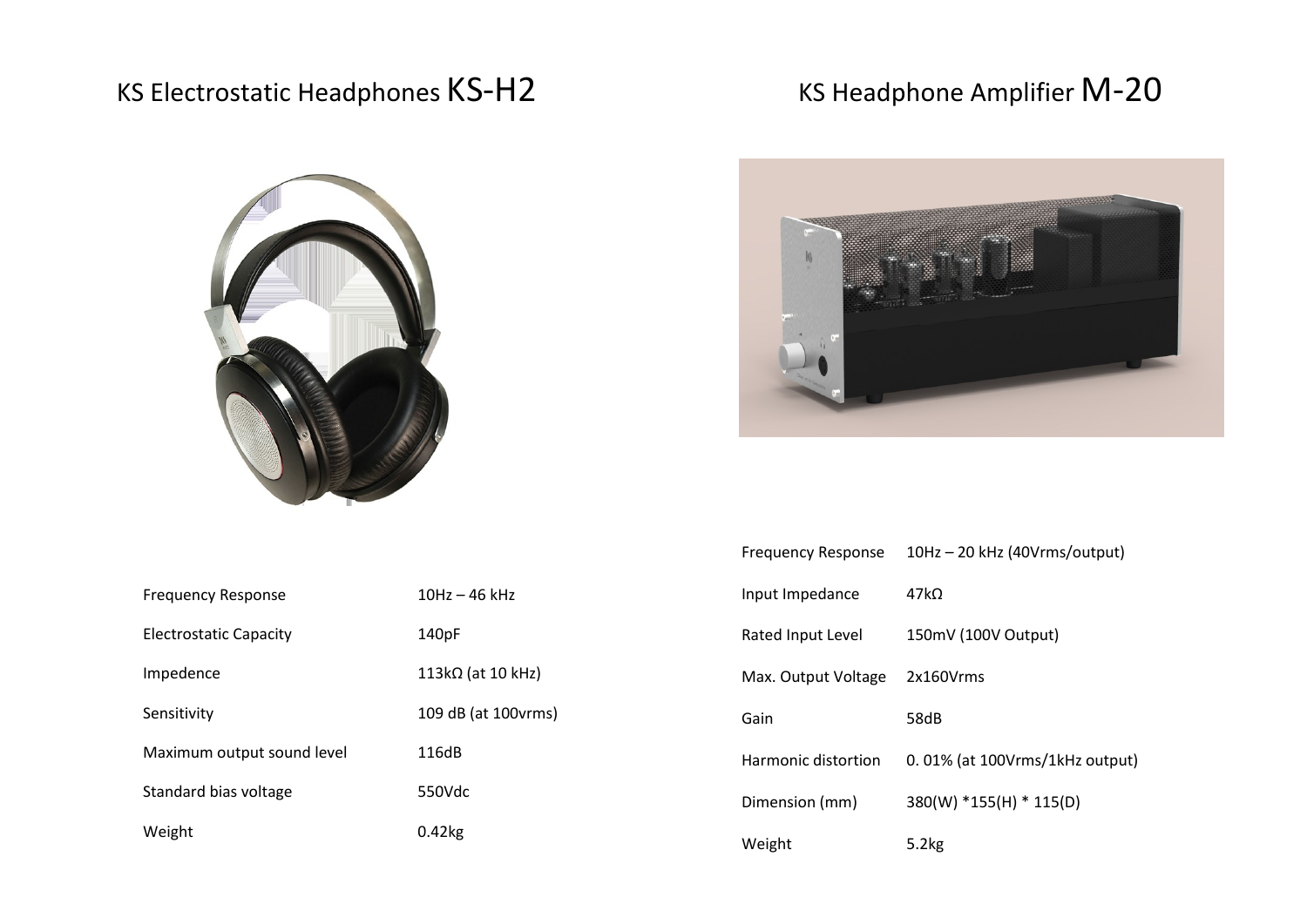

## KS Headphone Amplifier M-10

### KS Electrostatic Headphones KS-H3



| <b>Frequency Response</b> | $1$ Hz – 50 kHz (-3dB at 50Vrms out) |
|---------------------------|--------------------------------------|
| Input Impedance           | 24 $k\Omega$                         |
| Rated Input Level         | 150mV (100V Output)                  |
| Max. Output Voltage       | >300Vrms (<1% THD)                   |
| Signal to Noise Ratio     | >100dB (re. 100V output A-weighted)  |
| <b>Bass Boost</b>         | +9dB at 20Hz, +3dB at 100Hz          |
| Gain                      | 58dB                                 |
| Harmonic distortion       | $0.01\%$ (at 100Vrms/1kHz output)    |
| Dimension (mm)            | $170(W) * 265(H) * 60(D)$            |
| Weight                    | 2.3kg                                |

| <b>Frequency Response</b>     | $6Hz - 46kHz$            |
|-------------------------------|--------------------------|
| <b>Electrostatic Capacity</b> | 140pF                    |
| Impedence                     | $113k\Omega$ (at 10 kHz) |
| Sensitivity                   | 109 dB (at 100vrms)      |
| Maximum output sound level    | 116dB                    |
| Standard bias voltage         | 550Vdc                   |
| Weight                        | 0.46kg                   |